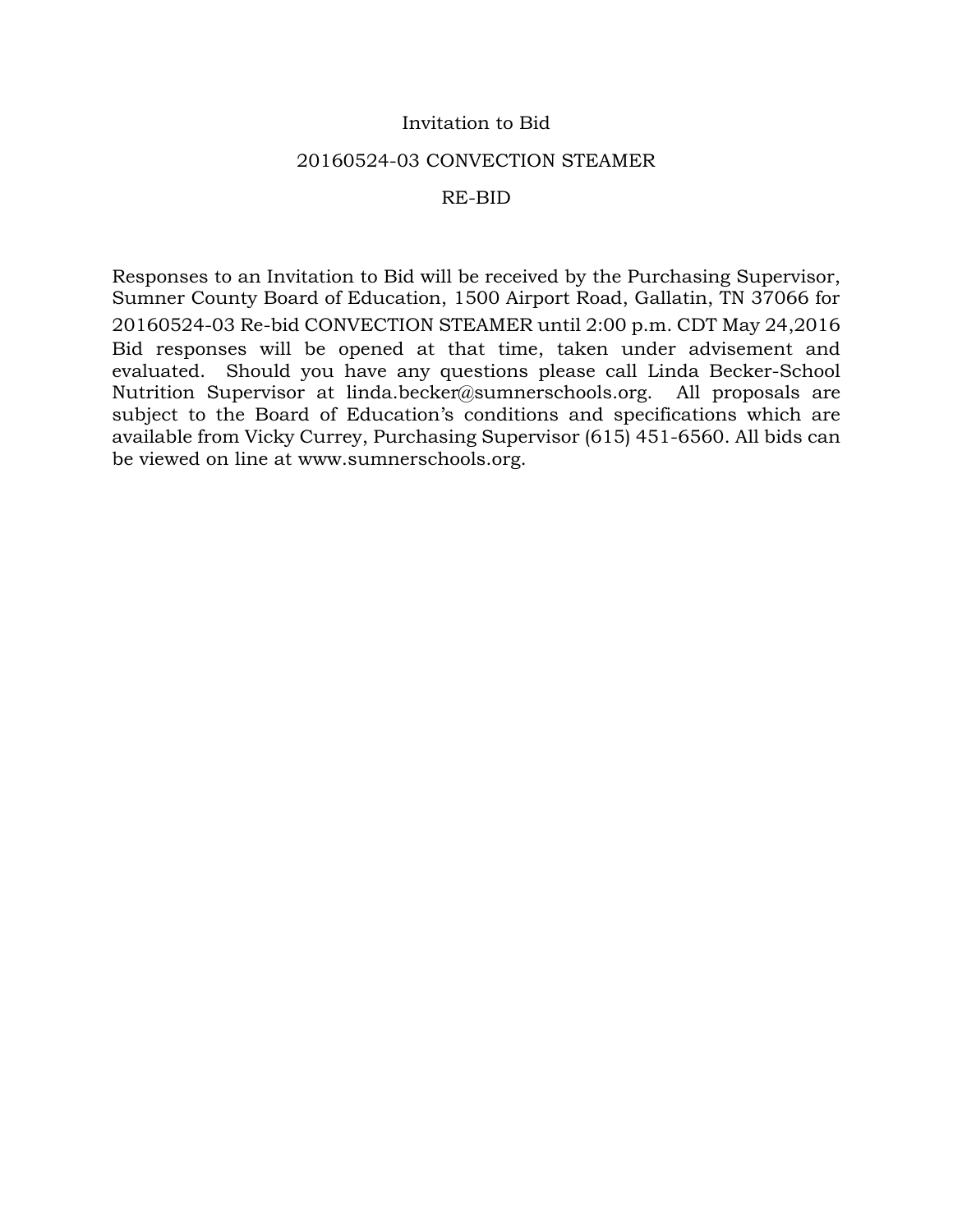# **20160524-03 CONVECTION STEAMER RE-BID**

The Sumner County Board of Education, herein known as "School System", is soliciting bids for the purchase of a commercial convection steamer. The bid is to include cost to deliver, uncrate, set in place and install. The School System reserves the right to order additional units at the bid price. The Vendor must include an expiration date on the Bid Form.

| Delivery address: | Union Elementary   |
|-------------------|--------------------|
|                   | 516 Carson Street  |
|                   | Gallatin, TN 37066 |

The School System **must** be notified three (3) days prior to delivery. NO EXCEPTIONS. The delivery contact is Linda Becker, School Nutrition Supervisor, at 615-451-5217 (office) or 615-426-1662 (mobile).

#### **Vendor Obligations:**

- Shall provide and obtain all necessary materials, equipment and labor.
- Shall provide and obtain all necessary permits with Local, County, etc. agencies as required by law.
- Shall schedule all necessary inspections with Local, County, etc. agencies as required by law.
- The School System reserves the right to withhold partial or all payment until the work is completed to the specifications and satisfaction of the School System. Any work not completed to specifications will be the Vendor's sole responsibility and expense to redo.
- Shall provide Worker's Compensation Insurance as required by Tennessee State Law. The Vendor shall prove compliance with Public Chapter No. 587, T.C.A. 49-5-413(d), criminal background check, and provide a Drug Free Workplace Affidavit.
- Shall dispose of all generated waste materials in compliance with all Local, State and Federal guidelines, regulations, and requirements.
- Shall have properly trained and experienced staff to facilitate the specified services.

#### **SPECIFIC INFORMATION**

The School System has selected the Cleveland Range Model 24CGA10.2 Convection Steamer as its' preferred product. The School System shall accept bids for equipment that is equal to or better than the referenced Brand/Model. It must be prior approved equal.

Steamcraft Gemni 10 Convection Steamer, pressureless, 2 compartments with individual generators, (5)12x20x2- 1/2pans/compartment capacity, SureCook controls, 60-minute mechanical timer & manual (continuous steaming) by-pass switch, left-hand hinged door, controls on right, 1 standard treated & tap water connection, stainless steel construction, 6" adjustable legs with flanged feet, 144,000 BTU total.

#### **Basic Features:**

- Natural Gas (a gas connection will be 3 ft. of where the new steamer will be located
- 1-year Warranty
- 120v Electrical
- Model CTW 06 Claris Water Treatment System, includes (1) pre-filter, (1) Claris X-large steam system, (1) Claris flow meter and (1) water test kit
- (VOS 115) 115v/60/1-ph, 2.0 amp, 2-wire (DO NOT CONNECT TO GFI OUTLET)
- The Sumner Board of Education will remove /dispose of existing equipment
- Sumner County Board of Education will be responsible for final hook-up( connection gas hoses to steamer)